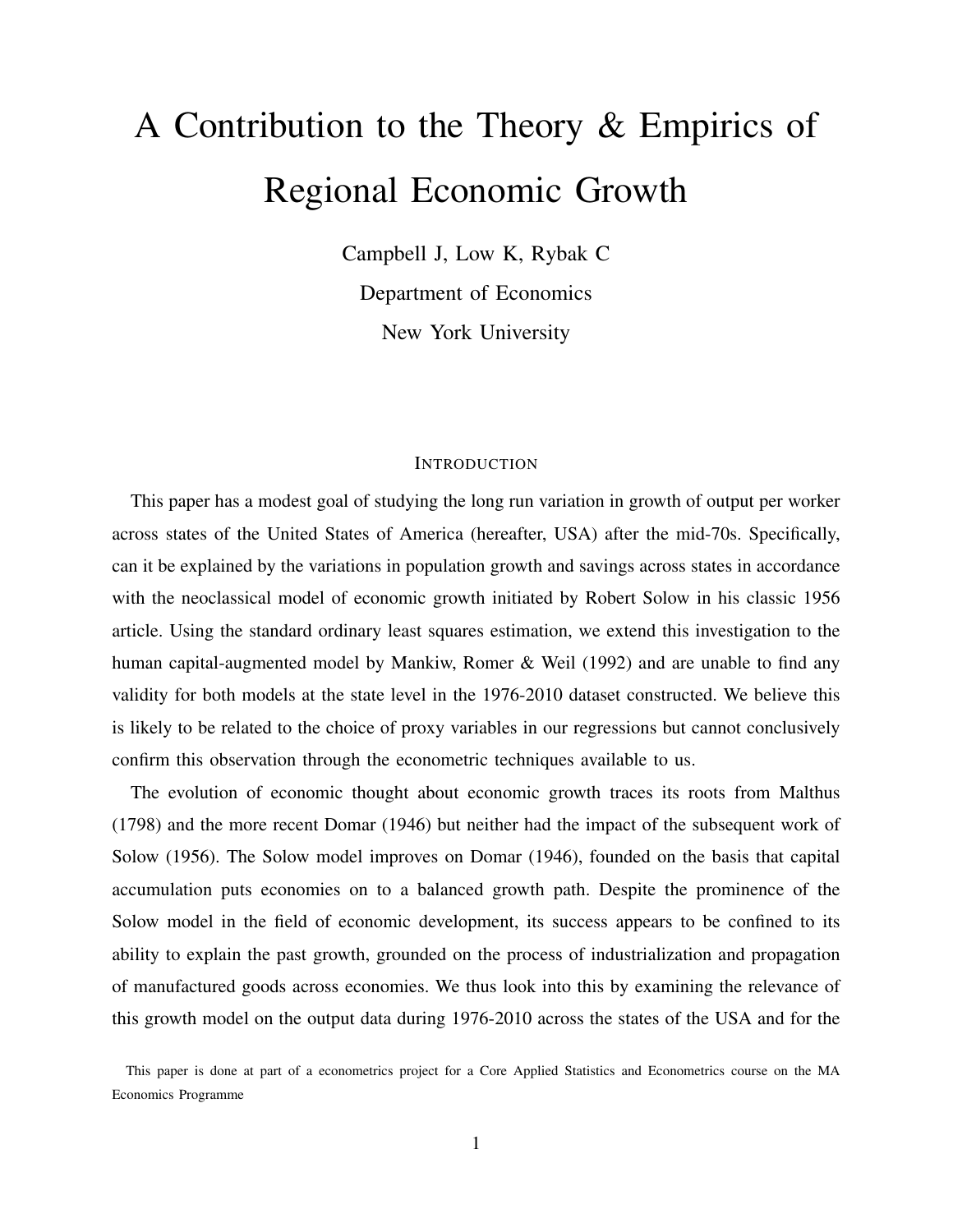purpose of this paper, we focus solely on the key variables of output per worker and savings rate. We also assume that the technology or productivity parameter should not differ across states.

# I. LITERATURE REVIEW

Solow (1956) initiated the neoclassical model of economic growth, and through this model economists are able to argue that steady state output per worker depends positively on the savings rate, and negatively on population growth and depreciation. Barro & Sala-i-Martin (1991) first applied the Solow model to regional economies rigorously, inspecting convergence of state economies in the USA. They determined that the neoclassical model could only work if diminishing returns to capital set in very slowly.

The Solow model was subsequently updated by Mankiw, Romer & Weil (hereafter, MRW) in A Contribution to the Empirics of Economic Growth in 1992. MRW tested the Solow model on the cross-country dataset covering the period 1960-1985. They argued that although the model predicts the direction of the effects on savings and the population growth rate, the magnitudes of coefficients on the variables were grossly off the mark. MRW (1992) believe this disparity is due to an omitted variable, namely human capital accumulation. MRW believe that including the omitted variable would help explain the cross-country differences in steady state output per worker. When MRW augmented Solows model with human capital and tested on the same dataset it generated mixed results. Notably, the MRW augmented model performed well among developing countries while doing a poor job explaining growth in OECD countries.

Garofalo & Yamarik (2002) then took the model from MRW (1992) and attempted to apply it across state economies in the USA. They focused on the period of 1977-1996, investigating if different levels of output per worker could be explained by the different savings, population growth rates, as well as human capital accumulation. Without any data on state-level investments, they apportioned the national capital stock among the states. They adopted the MRW (1992) methodology of incorporating human capital accumulation. They were able to find evidence that the Solow Model explained statewide growth during the specified time period.

Our approach utilizes the same techniques on a different dataset; using actual manufacturing capital expenditure as a proxy for investments rather than estimates generated from apportioned national level data. We obtained results that indicated that the Solow model does a poor job of explaining output per worker variations across states; a negative coefficient on the capital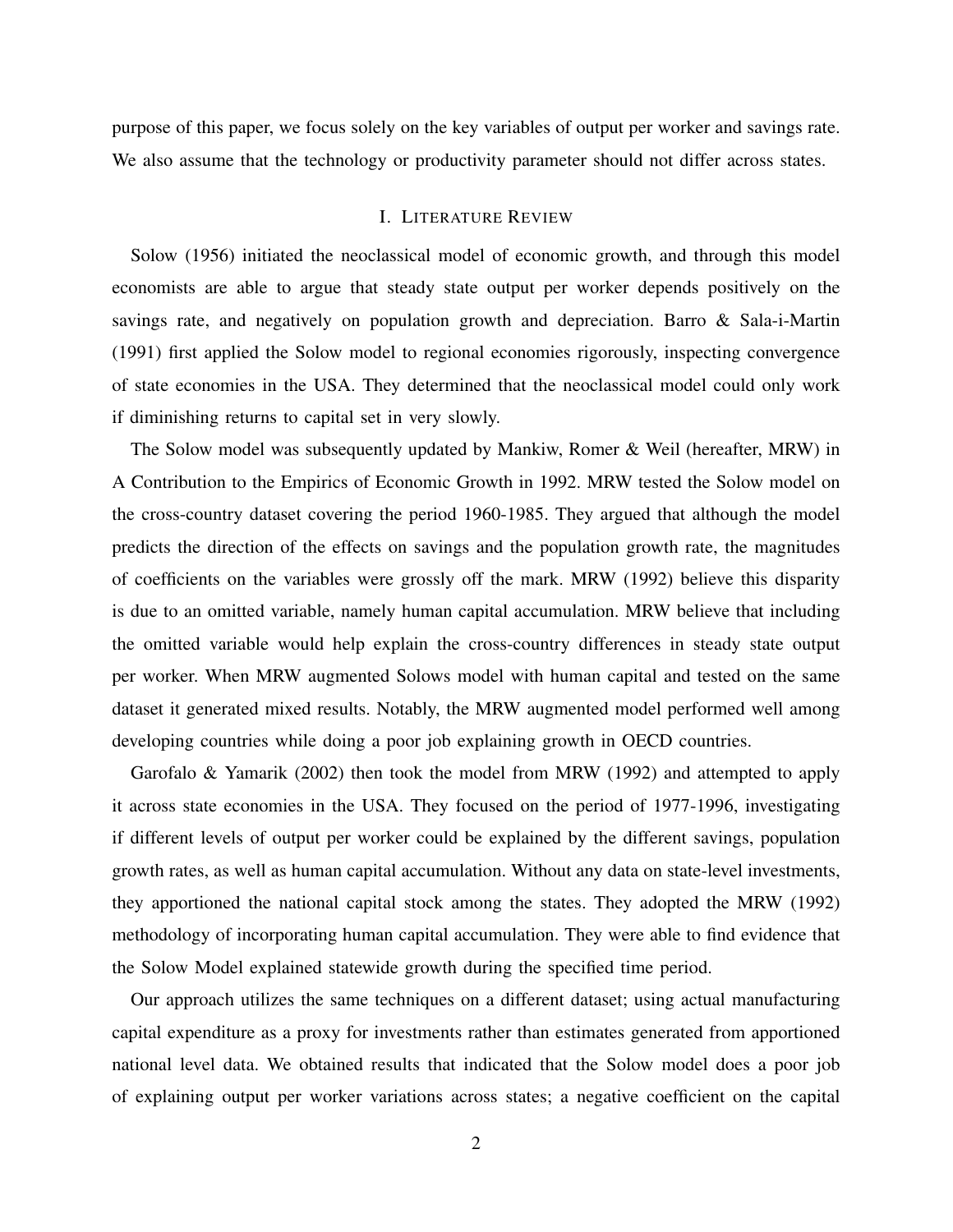accumulation variable indicates different mechanics at work with the interaction between capital accumulation rate and that of output per worker. The result casts questions on our assumptions of steady state rates of growth, and the use of capital expenditure as a proxy for capital accumulation.

It also suggests the presence of an omitted variable strongly correlated with output per worker that is missing from the neoclassical growth model. We attempt to augment the model with human capital adopting the ideas of MRW, again with different data, and at state level. In this paper, we report our findings.

# II. THEORETICAL MODELLING

The relevance of the basic Solow growth model is not confined to national economies and can be applied to state level economies. The advantage of applying the model to state-level economies in the USA is that we could more easily argue that the technology available to all states is the same and the productivity parameter should not vary across states.

#### *Theory of Growth*

The model assumes the following Cobb-Douglas production function:

$$
Y_t = A_t' K_t^{\alpha} L_t^{1-\alpha} \tag{1}
$$

with Y being output, K being capital, L being labor and A is the transformed productivity parameter.  $\alpha$  is a parameter between 0 and 1 that denotes the share of income attributable to capital. In per effective worker terms,

$$
\frac{Y_t}{A_t L_t} = \left(\frac{K_t}{A_t L_t}\right)^{\alpha} \Longrightarrow y_t = k_t^{\alpha} \tag{2}
$$

Steady state is achieved when capital per effective worker in each period is constant; and this is given by:

$$
(\delta + n + g)k_{ss} = sy_{ss} = sk_{ss}^{\alpha} \tag{3}
$$

$$
k_{ss} = \left(\frac{s}{\delta + n + g}\right)^{\frac{1}{1-\alpha}} \Longrightarrow y_{ss} = \left(\frac{s}{\delta + n + g}\right)^{\frac{\alpha}{1-\alpha}}\tag{4}
$$

where s is an exogenously decided rate of capital accumulation, and  $\delta$  is the rate of depreciation,  $n$  is the population growth and g is the technology growth.

$$
\frac{Y_t}{A_t L_t} = \left(\frac{s}{\delta + n + g}\right)^{\frac{\alpha}{1 - \alpha}}\tag{5}
$$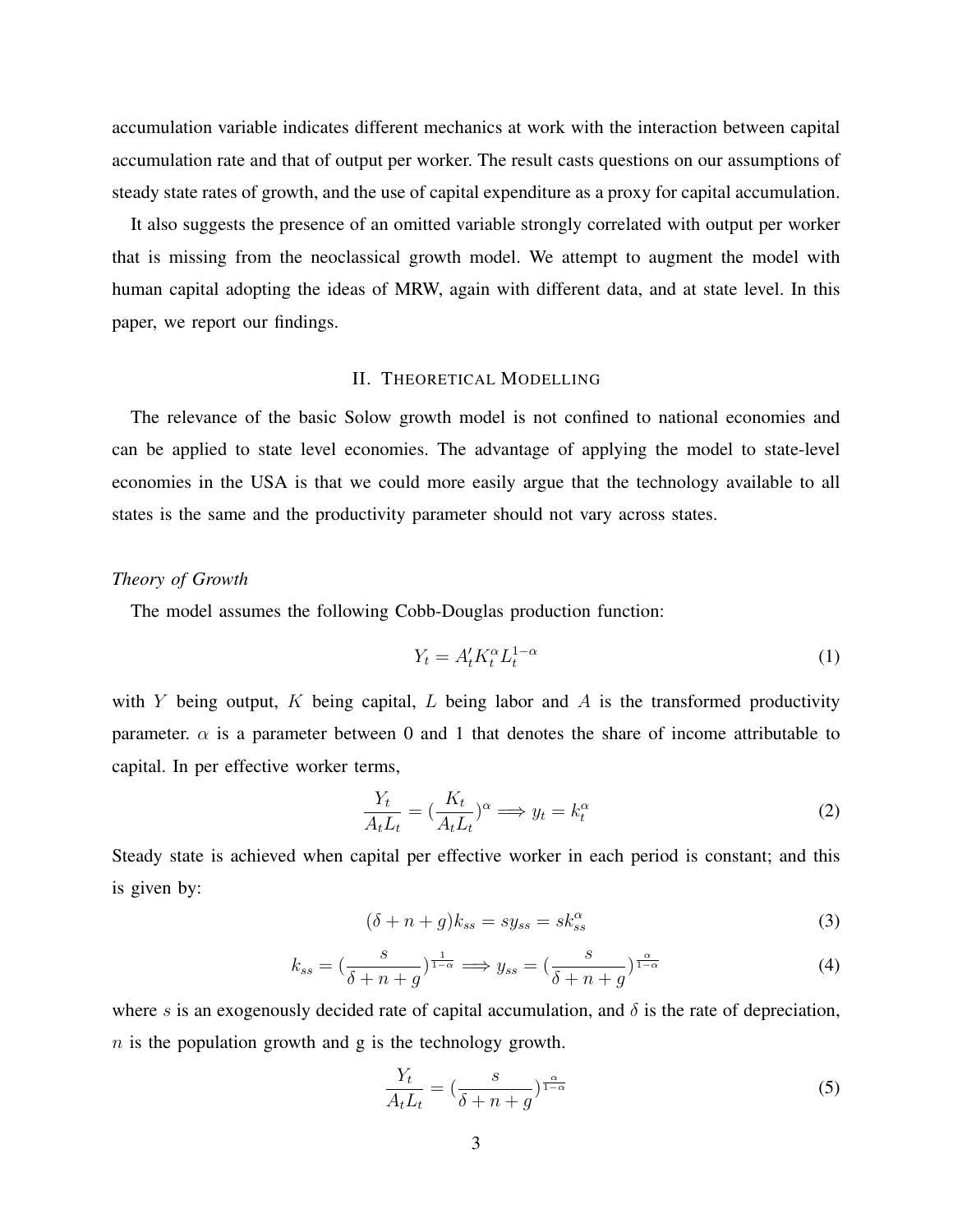This result and the process by which we arrive at this result is identical to that of MRW (1992); the model implies that at steady state, the output per effective worker is stationary since the right-hand side variables are all constants in the model. Barro and Sala-i-Martin make the legitimate argument that the rate of depreciation,  $\delta$  and the technology growth rate q should not vary significantly across states. Therefore, the major implication of this result is that output per worker should be positively correlated with savings rate across states; and negatively correlated with population growth,  $n$ .

#### *Theory of Human Capital*

To incorporate human capital into the basic Solow model according to MRW, we rewrite the production function:

$$
Y_t = K_t^{\alpha} H_t^{\beta} (A_t L_t)^{1 - \alpha - \beta} \tag{6}
$$

Rewriting the function in per effective worker terms,

$$
y_t = k_t^{\alpha} h_t^{\beta} \tag{7}
$$

where  $y = \frac{Y}{AL}$ ,  $k = \frac{K}{AL}$  and  $h = \frac{H}{AL}$ . Using the same steady-state dynamics as in the previous manipulation, we obtain the following steady state levels of physical and human capital;

$$
k_{ss} = \left(\frac{s_k^{1-\beta} s_h^{\beta}}{n+g+\delta}\right)^{\frac{1}{1-\alpha-\beta}} h_{ss} = \left(\frac{s_k^{1-\alpha} s_h^{\alpha}}{n+g+\delta}\right)^{\frac{1}{1-\alpha-\beta}}
$$
(8)

And substituting these values back into the production function, we get:

$$
y_t = \left(\frac{s_k}{n+g+\delta}\right)^{\frac{\alpha}{1-\alpha-\beta}} \left(\frac{s_h}{n+g+\delta}\right)^{\frac{\beta}{1-\alpha-\beta}}
$$
(9)

We observe that this is similar to the results from the basic model, with the additional term for the human capital accumulation contribution to the output per effective worker.

## III. EMPIRICAL MODEL, ECONOMETRIC SPECIFICATION & ESTIMATION TECHNIQUE

#### *Basic Solow Model and Augmented Solow Model*

For the basic Solow Model, we use equation (5) to produce our econometric specification. After taking logs of the variables and rearranging, we obtain:

$$
\log\left(\frac{Y_t}{L_t}\right) - \log A_t = \frac{\alpha}{1-\alpha}\log s - \frac{\alpha}{1-\alpha}\log\left(\delta + n + g\right) \tag{10}
$$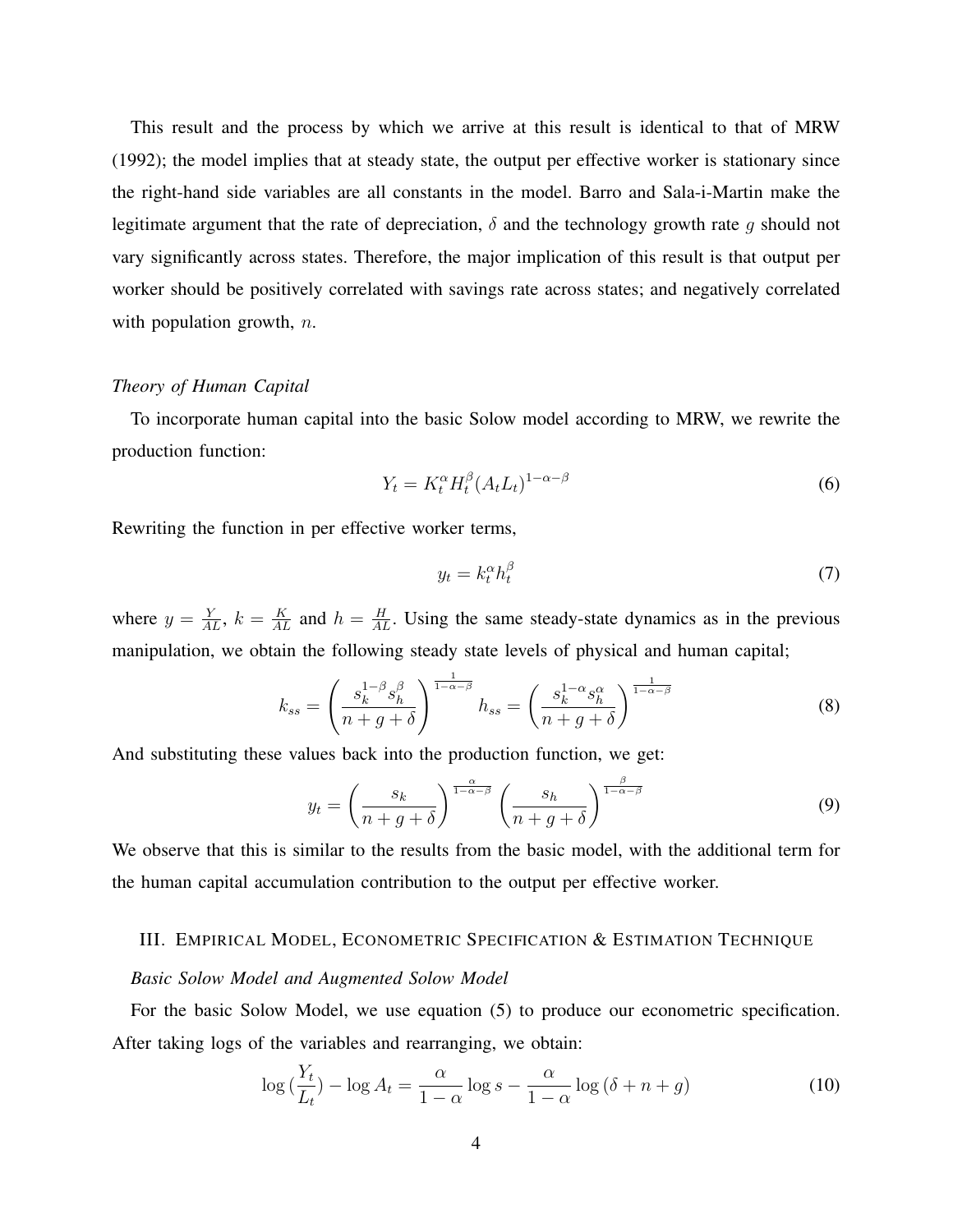Since we know that  $A_t = A_0 e^{gt}$ , we can thus obtain the theoretical basis for our regression:

$$
\log\left(\frac{Y_t}{L_t}\right) = \log A_0 + gt + \frac{\alpha}{1-\alpha}\log s - \frac{\alpha}{1-\alpha}\log\left(\delta + n + g\right) \tag{11}
$$

The first 2 terms constitute the constant of the regression; and the last 2 terms comprise of the regressors of interest and their respective coefficients. This basic econometric specification can be written in terms of variables in our dataset as:

$$
lnopw = \beta_0 + \beta_1 * lnngd + \beta_2 * lninv + \epsilon
$$
\n(12)

Based on the theoretical foundations of the model, we should expect a positive coefficient on the savings rate term and a negative coefficient on the  $n+g+\delta$  term. The results we report will be based on this regression of interest and further investigation branches out from this specification. As for the model augmented with human capital, we have the corresponding theoretical equation:  $\ln(\frac{Y_t}{I}) = \ln A(0) + gt - \frac{\alpha + \beta}{1 - \alpha} \ln(n + g + \delta) + \frac{\alpha}{1 - \alpha} \ln(s_k) + \frac{\beta}{1 - \alpha} \ln(s_h)$  (13)  $L_t$  $= \ln A(0) + gt - \frac{\alpha + \beta}{1}$  $1-\alpha-\beta$  $\ln(n+g+\delta)+\frac{\alpha}{1}$  $\frac{\alpha}{1-\alpha-\beta}\ln(s_k)+\frac{\beta}{1-\alpha-\beta}\ln(s_h)$ 

Taking logs as we did previously, we obtain our econometric specification that incorporates human capital. We now have 3 regressors; the original 2 and the additional human capital explanatory variable. We rewrite the econometric specification in terms of our dataset variables:

$$
lnopw = \beta_0 + \beta_1 * lnngd + \beta_2 * lninv + \beta_3 * lnhcap + \epsilon
$$
\n(14)

Our dependant variable, lnopw, is our proxy for steady state output per worker. Our first independent variable,  $lnngd$ , is the log of the  $n + g + \delta$  term. The second independent variable used, *lninv*, is our proxy for state level investment, or savings. The final variable, *lnhcap*, is our proxy for human capital accumulation. As with the coefficient on  $\text{Ininv}$ , we should expect the coefficient on lnhcap, the variable for human capital accumulation, to be positive. In the human capital section of our paper, we report results on this regression specification based on the data gathered and interpret our findings.

We used an Ordinary Least Squares (OLS) regression in STATA to test the models described above. In particular, we hope to test the impact of the log of the investment rate variable on the log of the output per worker.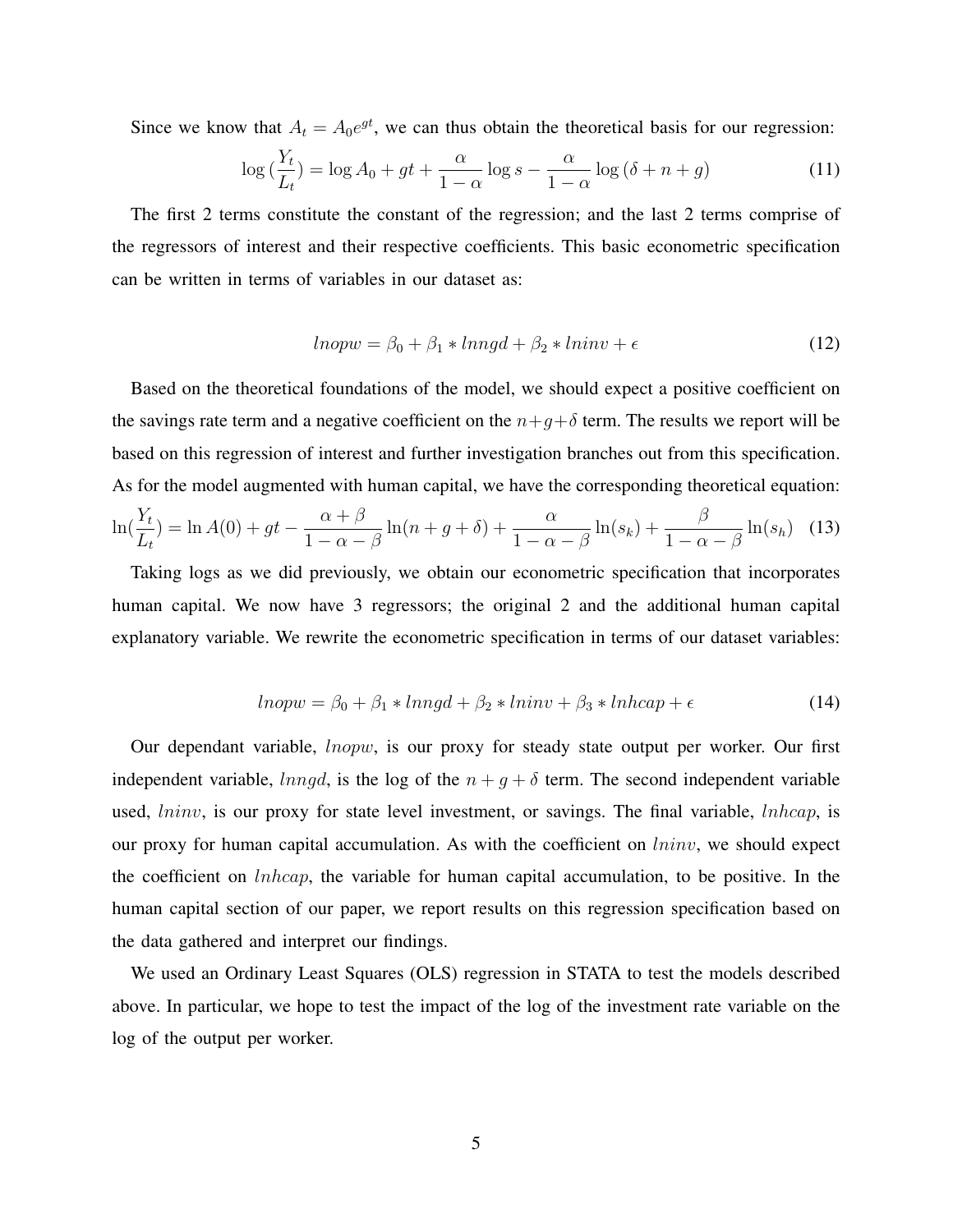# IV. DATA & METHODOLOGY

For every variable used, we had 51 observations, the 50 states of USA and the District of Columbia. More details on the data used can be found in Appendix II.

Due to the lack of a single database or survey of the data required to test the Solow Model, we had to put together our own dataset. We calculated output per worker, our independent variable, by finding the Real GDP of each state in 2010, and dividing it by the labor force for the same year. Our Real GDP figures were found by taking the Nominal GDP numbers from the Bureau of Economic Analysis and then applying a Price Deflator <sup>1</sup> to turn the Nominal GDP figure into a Real GDP figure. The labor force figure we used was taken from the Bureau of Labor Statistics. We took the natural log of this number to get our final lnopw variable used in the regression. The reason we only used 2010 instead of an average from 1976-2010 was because our regression is attempting to explain the final state output per worker.

We had two independent variables that we used in our first regression, *lninv*, and *lnngd*. The first variable, *lninv*, is our proxy for state investment, or savings. The second one, *lnngd*, takes into account three different growth rates:  $n$ , population growth,  $q$ , technology growth, and  $\delta$ , depreciation. In order to calculate our investment numbers by state, we found the Capital Expenditure (CapEx) numbers in the Annual Survey of Manufacturers. We are able to find the figures for 23 years from 1976-2010, and we omitted the missing years  $2$ . We then found the Nominal GDP for each state to match up with the years we had CapEx figures for. These nominal GDP figures were taken from the Bureau of Economic Analysis. The CapEx for each year was divided by the Nominal GDP figures for each year, giving us 23 total Investment rate numbers for each state. The average of these figures was calculated, and then we took the natural log of these percentages to obtain the final variable, *lninv*, that we used in our regression. In order to calculate our lnngd variable, we needed to obtain estimates for the following: Population growth, Depreciation, and Technology growth. As in the MRW paper we based our model off of, we took g and ?,, to be constant for each state, at  $.02$  and  $.05$  respectively  $3$ . To find the growth rate by state from 1976-2010 we used population figures from the Census Bureau. We

<sup>&</sup>lt;sup>1</sup>Years 1979-1981,1986,1996-2001,2003

 ${}^{2}$ Base year 2009; so all the real GDP figures are listed in 2009 prices, obtained from the Federal Reserve Bank of St. Louis <sup>3</sup>Mankiw, Romer, Weil used .03 for their estimate of depreciation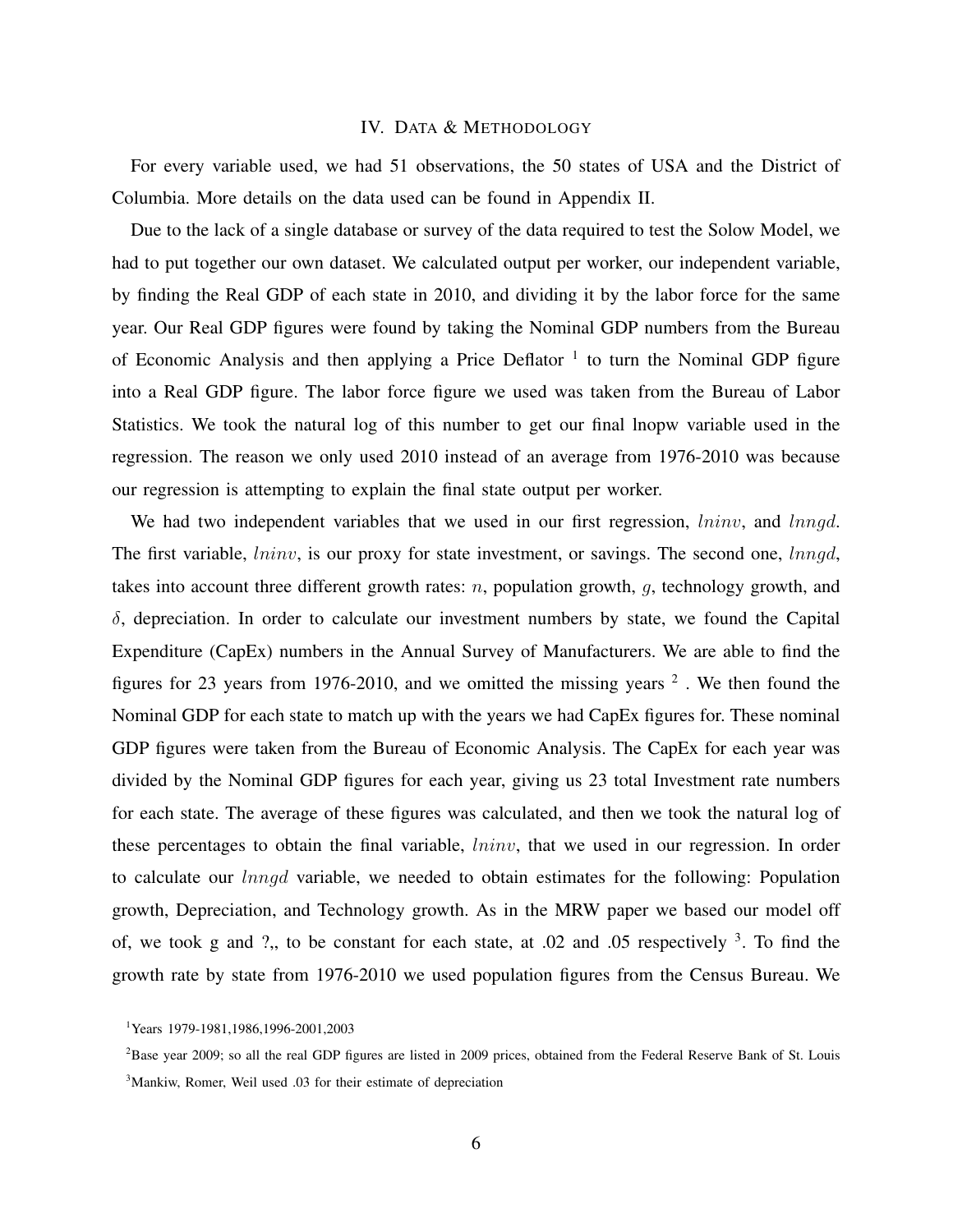added this number to our .07 (technology + depreciation) to form  $n + g + \delta$  value. We took the natural log of this figure to obtain the final variable, *lnngd*, which we used in our regression.

# *Adding a Manufacturing variable*

In order to scrutinize our variables we ran a second regression, adding in the percentage of the labor force that was employed in the manufacturing sector in the year 2010. The number of employees in the manufacturing sector is obtained from the Annual Survey of Manufactures 2011 and the labor force statistics were obtained from the National Bureau of Labor statistics. This variable is used to help explain the results from the first regression we ran. We took the log of the percentage we calculated, and this variable, lnman, was used in our subsequent regression. Since the variable is not in the theoretical model, using the proportion of manufacturing employment in each state for the year 2010 would eliminate idiosyncratic variations in output per worker in 2010, our dependent variable, associated with manufacturing.

# *Adding a Human Capital Variable*

To determine our human capital accumulation variable we started by taking the population of each state aged between 14 and 35. In order to determine the rate during our period we extrapolated data figures between 1990 and 2010 since they are only collected in the per-decade census. These figures were found using the Center for Disease Controls website. We divided this by the total state population for the same years. This percentage was multiplied by the total school enrollment for the same age groups and years. The total school enrollment figures for these ages were taken from the Current Population Survey of the Population Census Bureau and were only available as far back as 1990. These enrollment figures were then divided by the state-level labor force data for the respective years (1990 and 2010); the labor force data was obtained from the Local Area Unemployment Statistics by the Bureau of Labor Statistics. We took the natural log of these numbers to form our variable, lnhcap. The raw figures before taking logs had a correlation coefficient with the state-level population in 2010 of 0.18. This quelled concerns that it may act as a proxy for population and its high correlation with our dependent variable (reported below) gave us confidence.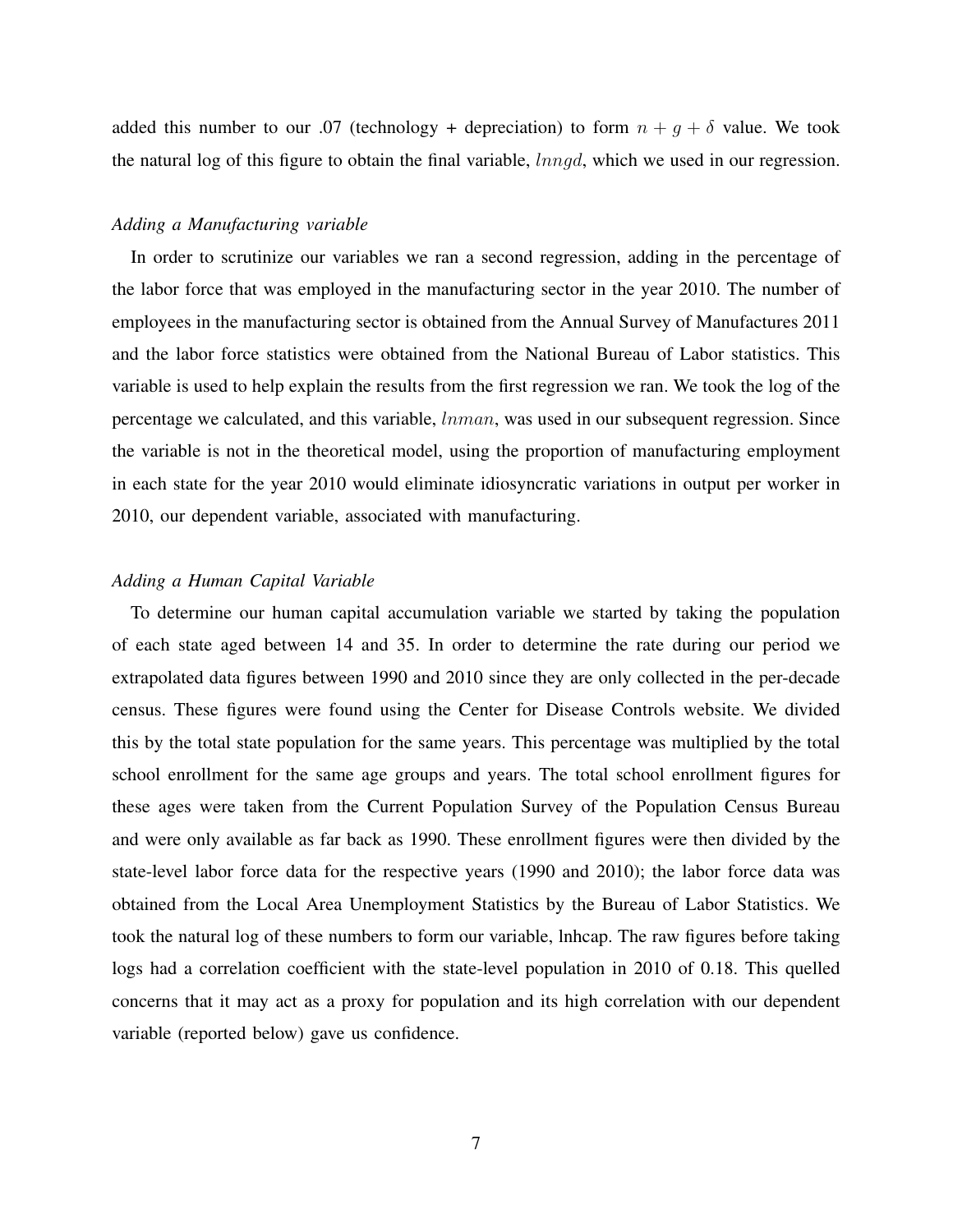# V. RESULTS & DISCUSSION

Our preliminary regression showed heteroskedasticity with 95% level of significance based on both a White-test and a Breusch-Pagan test. The results of both heteroskedasticity tests on our final regression are reported in I. In order to ensure the heteroskedasticity did not create inaccurate levels of significance in our variable we ran our regression using robust standard errors. The results in this section will primarily refer to regression one on Table II, with Regressions (2) through (4) of Table II discussed in the manufacturing decline methodological section below.

TABLE I HETEROSCEDASTICITY TESTS FOR BASIC REGRESSION

|                    | Test-Statistic | p-value |
|--------------------|----------------|---------|
| White Test         | 11.21          | 0.0474  |
| Breusch-Pagan Test | 12.47          | 0.0004  |

We begin by investigating the signs on the coefficients of *lninv* and *lnngd*. Immediately some clear inconsistencies between the application of the Solow model at the state level and its application at the international level arise. While the sign of lnngd is correct based on the Solow model the sign of *lninv* is not. The negative sign on *lnngd* is interpreted to mean that the sum of technology growth, population growth and depreciation have a negative effect on state level growth as Solow predicted. However, the sign of *lninv* does not fall in line with the Solow predictions. The negative sign on *lninv* would portend that savings actually cause growth to decrease as they increase. This conclusion is both illogical, as practically, investment is necessary for growth, and does not agree with the hypothesis of the model.

The magnitude of our coefficients illustrated the strengths and weaknesses of the model. The model suggests that a one percent increase in savings should be accompanied by a roughly quarter percent decrease in growth of output per worker. Simply put, by adding capital to their economies states are causing slower growth. The coefficient on  $lnnqd$  is much more sensible. That coefficient, of -0.263, suggests that a portion of growth is being offset by depreciation, technology and population growth over time. Thus our econometric result mirrors the theoretical assertion of the Solow model.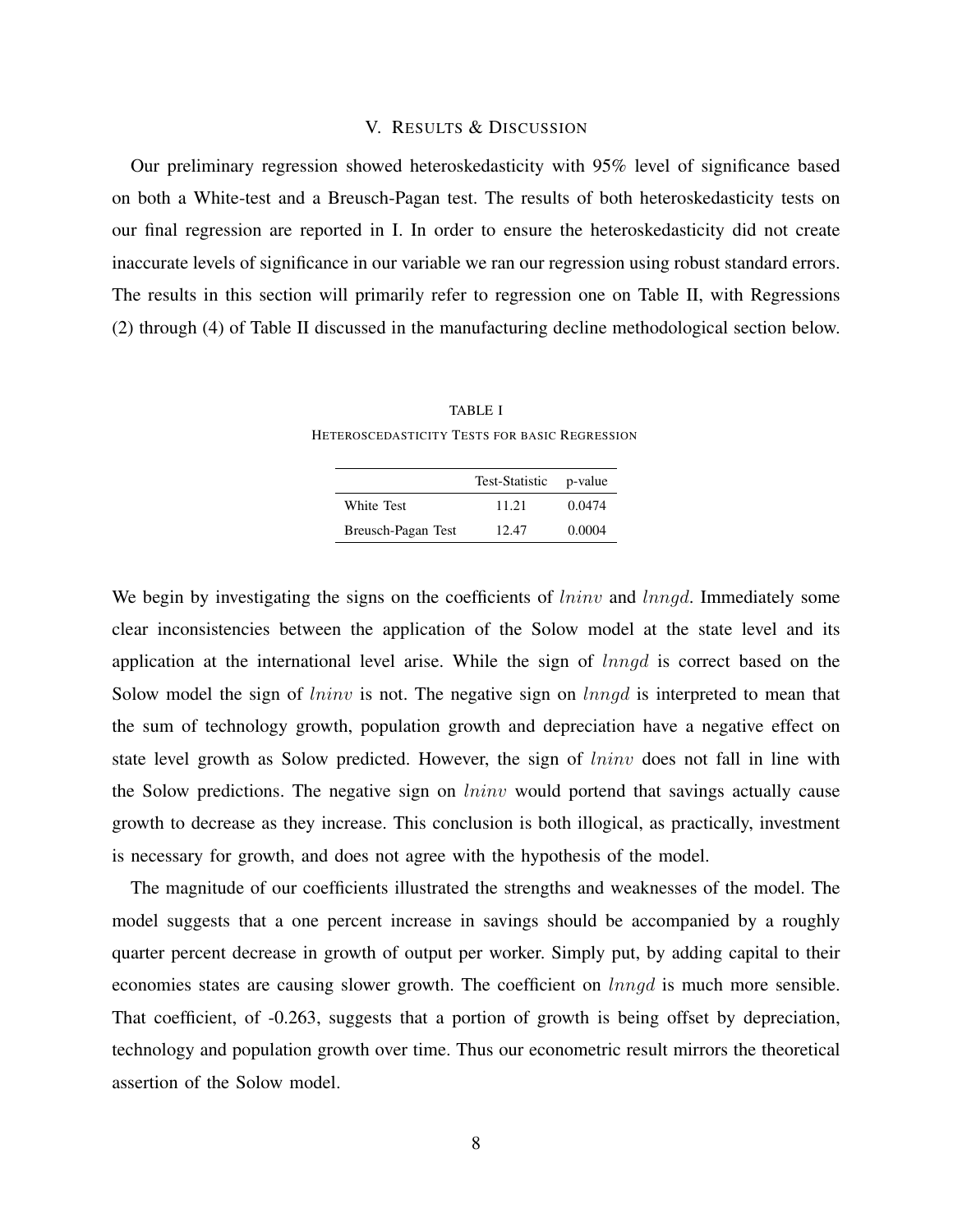Our regression was estimated using an OLS regression in which we regressed the log of output per worker on the log savings and the log of the sum of n, g and  $\delta$ . Our results are provided in Table II Regression  $(1)$ . Both the coefficients, *lninv* and *lnngd* showed some level of significance, with *lninv* having a p-value below .01 and *lnngd* having a p-value below 0.1. Based solely on the significance of the variables, the log of savings appears to be an excellent predictor of overall growth at the state level while the log of the sum of n, g and  $\delta$  provides some explanatory power as well. Also, the model seems to do a good job describing the overall variation of the model with an R-Squared of 0.52.

The mixture of positive and negative results in our model leaves us in a position where the overall model can neither be soundly rejected nor accepted. The primary issue is the high significance of savings, despite a nonsensical coefficient. At this point we discussed possible strategies for addressing this inconsistency (see appendix I). Ultimately, we concluded our use of a sectoral variable, manufacturing capital expenditures, was likely the root of the inconsistency.

|                     | (1)         | (2)         | (3)        | (4)        |
|---------------------|-------------|-------------|------------|------------|
| VARIABLES           | lnopw       | lnopw       | lnopw      | lnopw      |
|                     |             |             |            |            |
| lniny               | $-0.263***$ | $-0.148***$ | $-0.195**$ | $-0.165*$  |
|                     | (0.0666)    | (0.0441)    | (0.0879)   | (0.0828)   |
| lnngd               | $-0.443*$   | $-0.0760$   | $-0.454*$  | $-0.0600$  |
|                     | (0.259)     | (0.195)     | (0.246)    | (0.212)    |
| dc                  |             | $0.800***$  |            | $0.828***$ |
|                     |             | (0.147)     |            | (0.187)    |
| lnman               |             |             | $-0.0629$  | 0.0194     |
|                     |             |             | (0.0819)   | (0.0778)   |
| Constant            | $9.275***$  | $10.68***$  | $9.425***$ | $10.68***$ |
|                     | (0.853)     | (0.585)     | (0.742)    | (0.589)    |
|                     |             |             |            |            |
| <b>Observations</b> | 51          | 51          | 51         | 51         |
| R-squared           | 0.520       | 0.636       | 0.530      | 0.637      |

TABLE II BASIC REGRESSIONS WITH 51 OBSERVATIONS (50 STATES AND DISTRICT OF COLUMBIA)

Robust standard errors in parentheses

\*\*\* p<0.01, \*\* p<0.05, \* p<0.1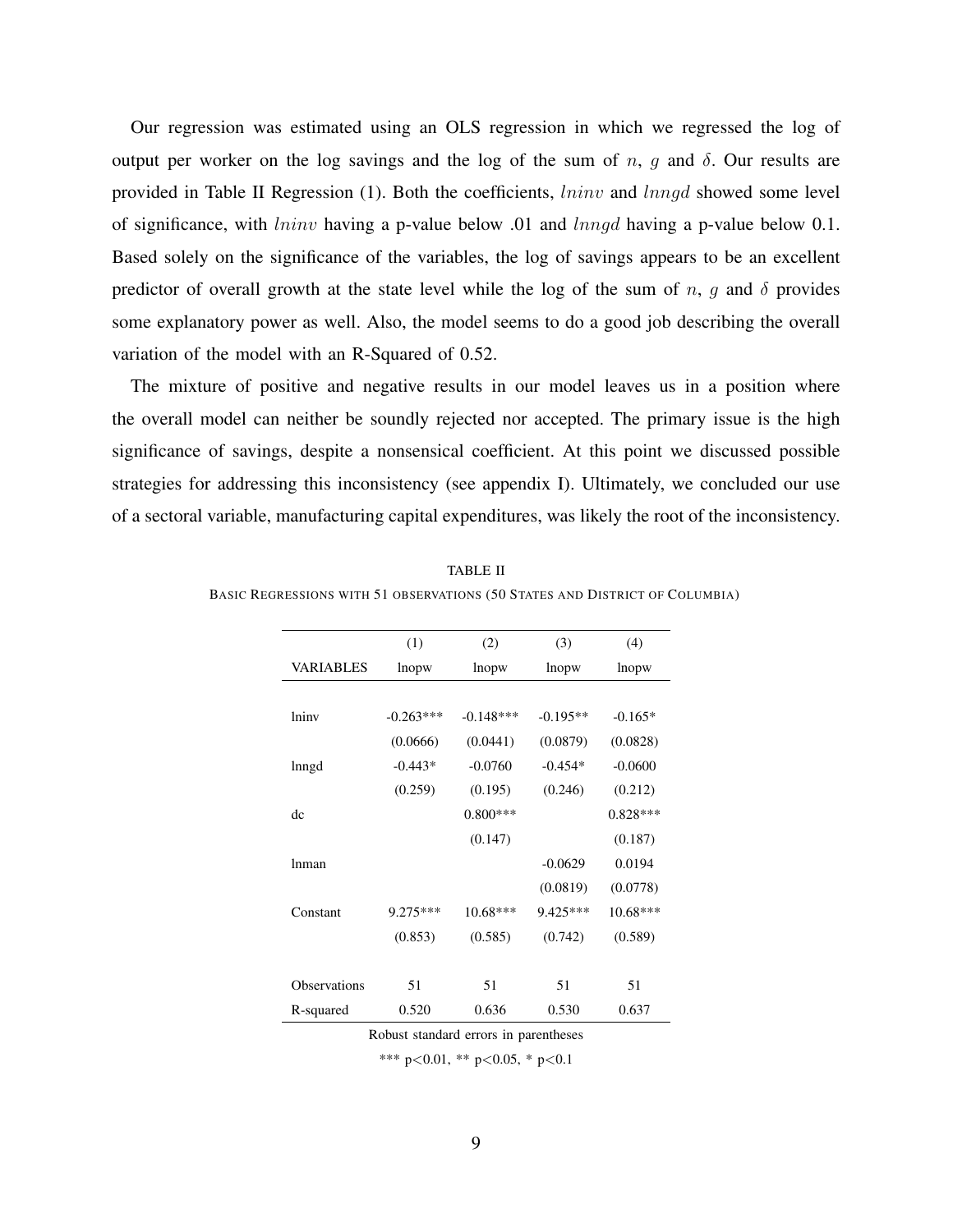# *Basic Model - Manufacturing Decline and DC Dummy*

Of the many possible causes of the negative coefficient on savings (See Appendix I) the most plausible revolved around the idea that our data for savings only explained one sector of the economy. We began investigating our hypothesis: did states, which are heavily manufacturingfocused suffer a decline due to the growing dominance of the service sector in the overall economy? A strong negative correlation between *lnopw* and *lninv* indicates the *lninv* that we are using is proxy-ing for the effect of manufacturing decline. This is reported in Table III. We used lnman as a variable to test for the possibility of spurious correlation.

TABLE III CORRELATION TABLE (INCLUDING DC)

|       | lnopw     | lniny  | <b>Inman</b> |
|-------|-----------|--------|--------------|
| lnopw |           |        |              |
| lniny | $-0.6975$ |        |              |
| lnman | $-0.6563$ | 0.8770 |              |

As seen in the correlation Table III, the high degree of negative correlation between our dependent variable and the explanatory variable parallels that between *lnman* and *lnopw*. There is a strong indication that the negative correlation between investment rate and output per worker is driven largely by the manufacturing decline across states. If this manufacturing decline hits manufacturing-oriented states more than the service-oriented states there would be a spurious negative correlation between the investment rate and the output per worker.

Appending a dummy for DC reduced the coefficient of our *lninv* variable significantly and DC is the archetypical non-manufacturing state that has extremely high output per worker. We tested our hypothesis further by running the original regression with *lnman* as an explanatory variable. This reduced both the magnitude and the significance of  $\ln inv$  although the coefficient of the lnman variable itself is not significant.

These results do not allow us to reject the null hypothesis that higher investment rates are producing lower output per worker even controlling for the proportion of labor force in manufacturing. Whilst we initially believed that the negative correlation between output per worker and investment rate is spurious and due to the varying sizes of the manufacturing sector across states, the regression shows this is not the case. It is likely that this manufacturing decline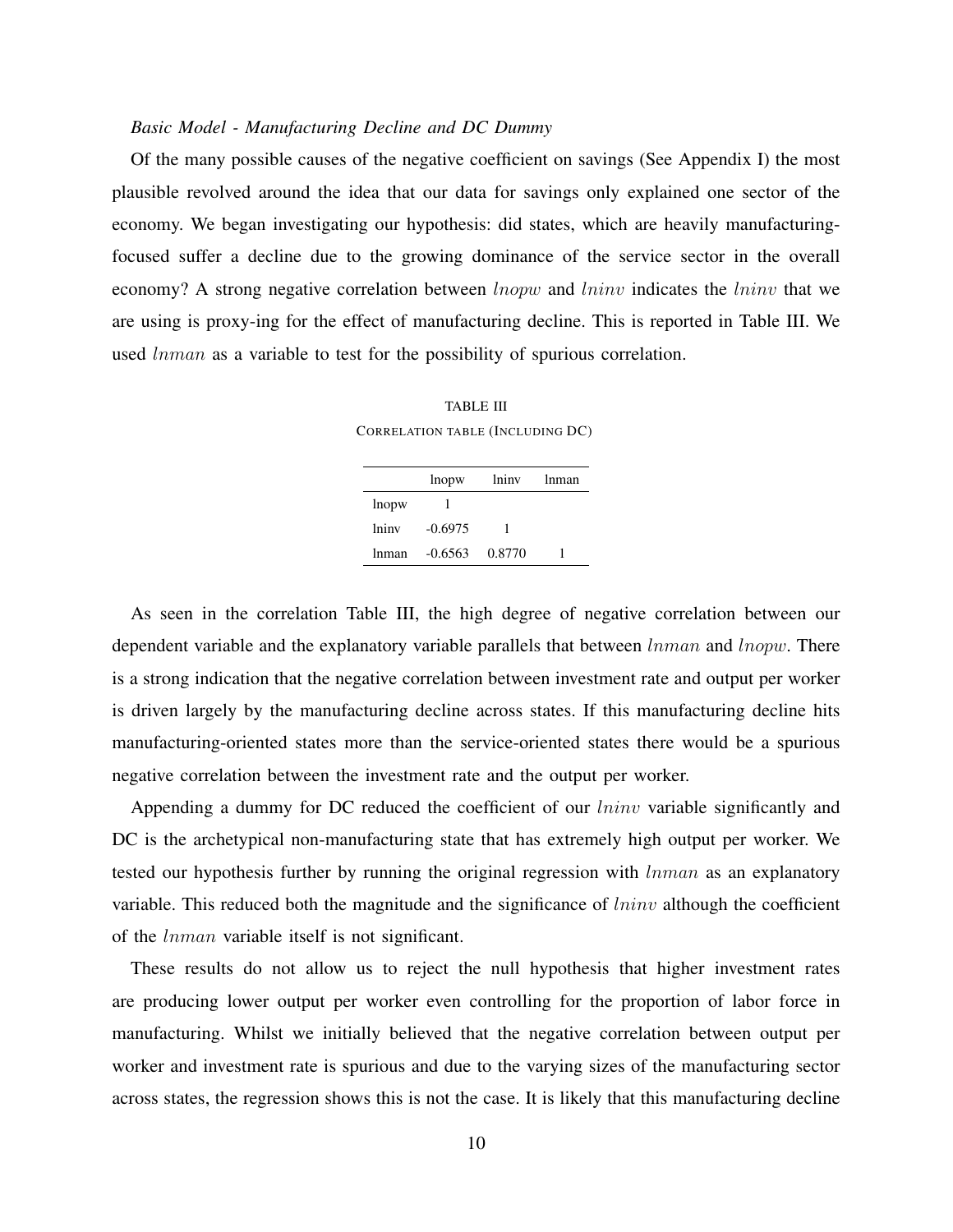explanation is only part of the full story of why capital expenditures are inversely related to output per worker. The fact that service sector is dominating the economys output does suggest that the capital expenditure figure we are using for physical capital accumulation may not provide the full picture of capital accumulation in the production function.

## *Human Capital Model*

The strong correlation reported in Table IV between our human capital variable and the dependent variable indicated some support for the augmented model.

TABLE IV CORRELATION TABLE (INCLUDING DC)

|        | lnopw  | lnhcap |
|--------|--------|--------|
| lnopw  |        |        |
| lnhcap | 0.9827 |        |

Regression (1) of Table V presents our results from our second least squares regression in which we added the log of our human capital variable to the regression. Our new regression included our original lnngd and lninv along with our new variable, the log of our human capital proxy, regressed against the log of output per worker. The positive sign of our new variable supports the idea that human capital investment spurs economic growth. Specifically, the coefficient of 0.662 indicates that a one percent increase in the proportion of population with advanced degrees leads to a 0.662 percent increase in the growth. Further, the variables enter the model significantly with a p-value below 0.05. It also provides some additional explanation for the variation in the model as it increases the R-squared by roughly 4 percent.

Overall the addition of our new variable has little impact on the coefficients of our original variables. Both the signs and magnitudes of *lninv* and *lnngd* stay roughly the same as does the significance of both *lninv*, with the significance of *lnngd* improving slightly. This would suggest that the log of savings ability to explain state level growth is not due to correlation with human capital growth.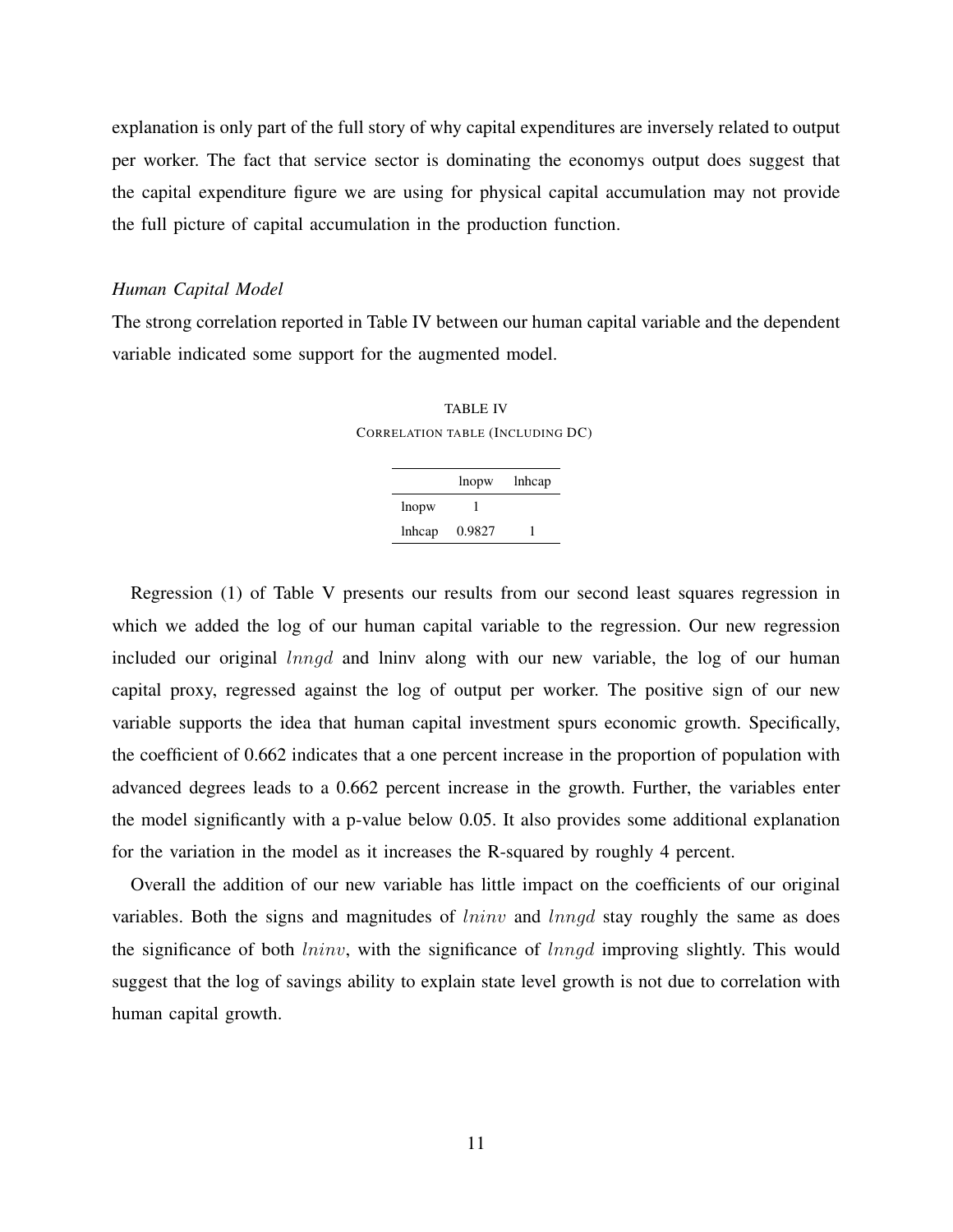|                     | (1)         | (2)         |
|---------------------|-------------|-------------|
| VARIABLES           | lnopw       | lnopw       |
|                     |             |             |
| lniny               | $-0.258***$ | $-0.157***$ |
|                     | (0.0558)    | (0.0431)    |
| lnngd               | $-0.508**$  | $-0.149$    |
|                     | (0.234)     | (0.203)     |
| lnhcap              | $0.662**$   | 0.354       |
|                     | (0.304)     | (0.295)     |
| dc                  |             | $0.717***$  |
|                     |             | (0.159)     |
| Constant            | 14.92***    | 13.55***    |
|                     | (2.440)     | (2.465)     |
|                     |             |             |
| <b>Observations</b> | 51          | 51          |
| R-squared           | 0.563       | 0.647       |

TABLE V HUMAN CAPITAL AUGMENTED REGRESSIONS WITH 51 OBSERVATIONS (50 STATES AND DC)

Robust standard errors in parentheses

\*\*\* p<0.01, \*\* p<0.05, \* p<0.1

# VI. CONCLUSION

The results of our regression analysis provided inconclusive results about the role of capital accumulation in explaining the variation in output per worker across the states in the USA. The problem may stem from the empirics as much as from the theory. It is likely that our available measures of human and physical capital are unable to capture the concept of capital in these models. Perhaps more importantly, the quantitative measures of capital fail to encapsulate the qualitative nature of capital that is required for these models to work. The fact that our analysis is restricted to a cross-section dataset may have limited our ability to draw insights. Additionally, it is plausible that a panel data analysis would give us more insights into the validity of the model.

It is also possible that the theory is unable to provide a valid explanation for the variation in output per worker because the production function has changed over time, despite having worked for earlier time periods. That would not have been possible to test or demonstrate using